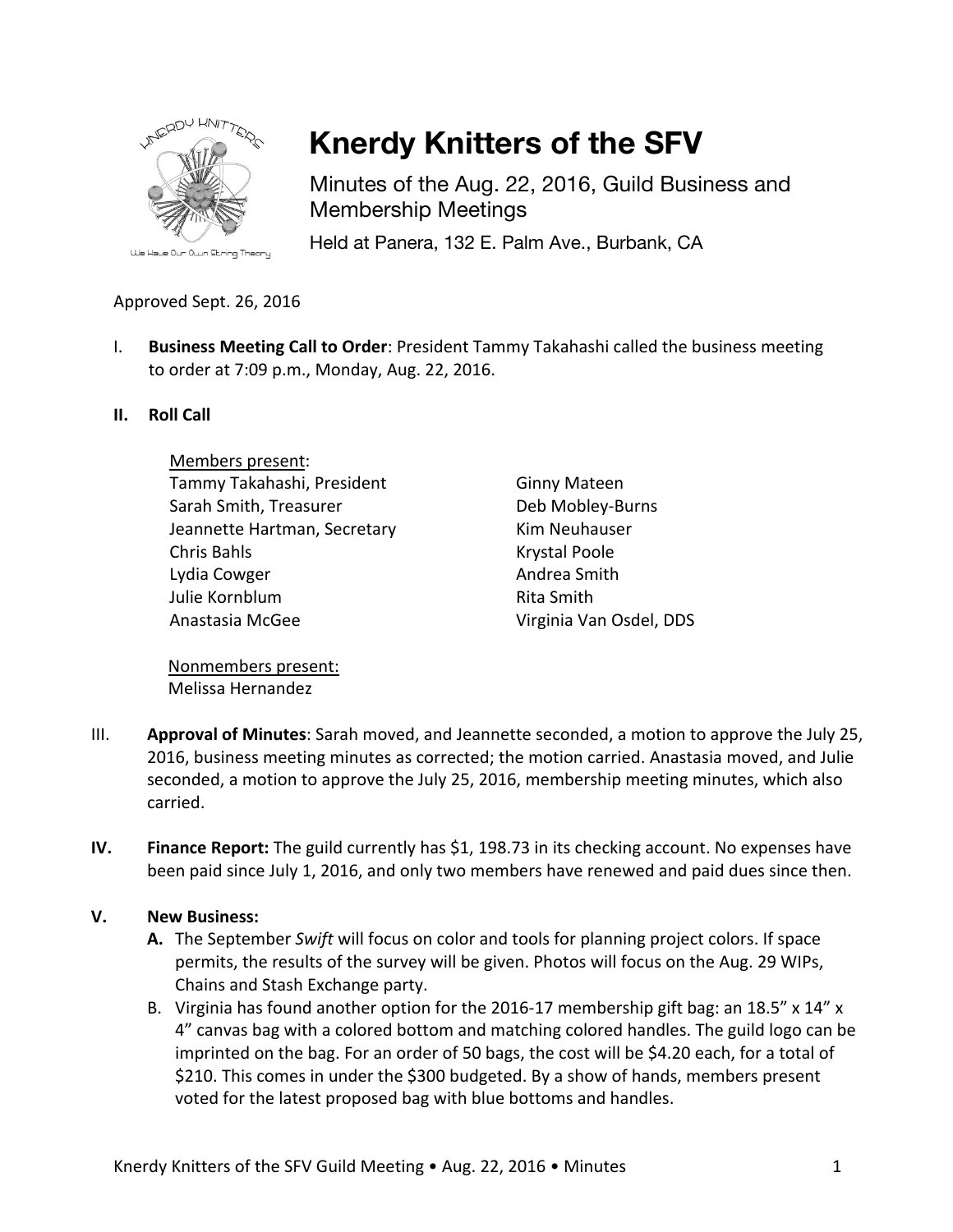C. Tammy proposed moving the monthly guild meetings to the Burbank Police Department, 200 N.  $3<sup>rd</sup>$  St., to accommodate the growing attendance. The room can accommodate 30 people with auditorium seating, has good parking and is free. Members can either bring in food (but no alcohol) or eat before the meeting. It will be easier to hear reports and presentations. Tammy will check on the availability of the room for the fourth Monday of the month. She proposed trying it for the September meeting if the room is available.

#### **VI. Other business:**

- A. Deb and Julie proposed eliminated paper copies of the minutes at the meeting and emailing the minutes with the meeting reminder. Minutes are posted on the website usually within a couple of days of the guild meeting they cover. Tammy said she would add a link to the draft minutes to future meeting reminders.
- VII. **Business Meeting Adjournment.** Tammy adjourned the business meeting at 7:23 p.m.
- VIII. **Membership Meeting Call to Order**: Tammy called the guild's membership meeting to order at 7:24 p.m.

#### **IX. Events and Projects**

- A. Charity Knitting: Chair Kim Neuhauser brought patterns for knitting or crocheting nests for injured or sick birds and wildlife to be used by rescue organizations. She brought a finished nest for members to see and asked members to give her their finished nests so she can send them on to the organizations. She will add the pattern to the guild's Ravelry site.
- B. KAL / CAL: Sarah presented two patterns for the September-October Knit-Along: the Banyan Tree Square and the Honeycomb Cable Afghan Square. Both involve knitting cables. She will post the new patterns on the website and on Ravelry.

Anastasia presented Floral Dimensions, the next Crochet-Along pattern. She discussed the following patterns for the November-December CAL: Catalina, which is a pattern you have to buy, and Lotus Square, which won't become a square until the last round so gauge has to be correct throughout for the shape and size to come out right.

- C. WIPS, Chains and Stash Exchange Aug. 29: Tammy announced that this event will be held at the Gordon Biersch Brewery Restaurant, 145 S. San Fernando Blvd. We will be able to have a private room for 35 people. We'll need to order enough food and beverages to total \$400 or the guild will have to make up the difference. There is no admission fee for this event, but members are responsible for their own food and bar tab. Members should bring yarn, patterns, magazines, needles, hooks, notions that they would like to exchange with other members. Remaining yarn will either be used in raffle baskets (if it still has a label and is new) or donated to charity.
- D. LA County Fair Demonstration Knitting weekends: Volunteers have been scheduled for the two weekends that the guild will be giving knitting and crocheting demonstrations at the fair's DIY Design Studio. On Saturday, Sept. 10, the volunteers will be Anastasia and Jeannette; on Sunday, Sept. 11, the volunteers will be Joanne Bronson, Stacie and Tim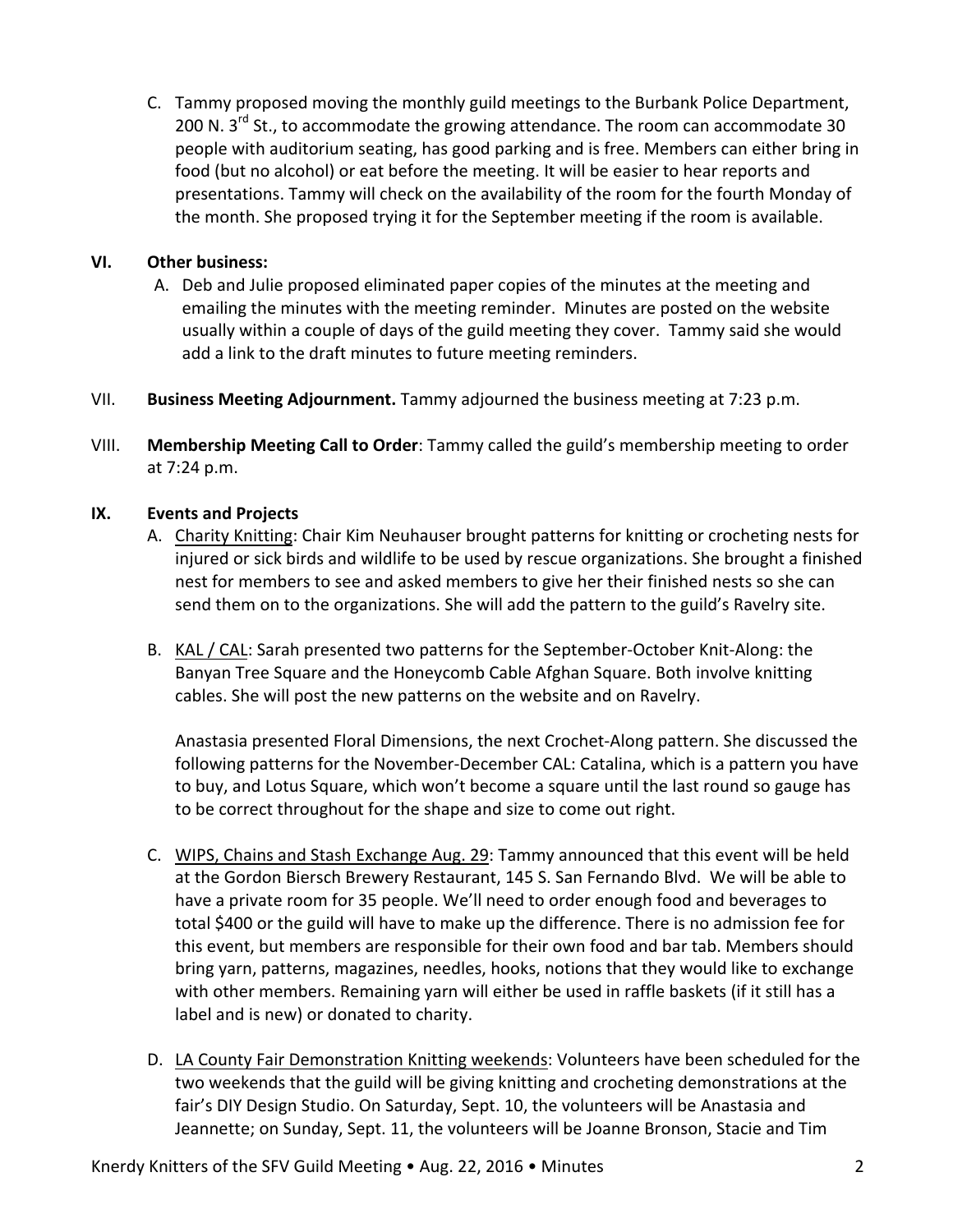Rasmussen and Tabitha Davis. On Saturday, Sept. 17, the volunteers will be Sarah, Anastasia and Deb; on Sunday, Sept. 18, volunteers will be Virginia, Tammy and Lydia. Each day's session runs from 10 a.m. to 4 p.m. Volunteers will get free parking and admission. Members are invited to stop by and say hello if they are visiting the fair.

E. Preparations for the Holiday Party on Saturday, Dec. 3: For the past two years, this event has been held at the Holiday Inn, which is a little small. Traditionally, the event has included a Fashion Show of completed projects, prizes for everyone and a chance to dress up (if you wish) and have adult beverages. If you have ideas for this event, please send them to Tammy. (One idea proposed was to wear crazy holiday sweaters.) There will be NO SATURDAY STITCHES that day.

#### F. Miscellaneous local events:

- a. Lydia announced that Dizzy Blonde Studios will be holding its "Knit Dizzney 2016" on Sunday, Sept. 11, at the Disneyland Resort with goody bags for the first 40 participants, a meet-up and a chance to get yarn in the new Capt. Hook colorway and project bags.
- b. Tammy mentioned that Alzheimer's Greater Los Angeles is reaching out to knitters and crocheters to participate in a Knit-and-Crochet Along to provide blankets and prayer shawls to comfort patients in memory care facilities. Watch the newsletter for more information.

## **X. Show and Tell:**

- a. Melissa: A scarf in progress on her table loom.
- b. Krystal: An afghan made up of squares crocheted in afghan stitch (AKA Tunisian crochet) and then cross-stitched.
- c. Kim: A sample bird nest for the charity project and her Santa Rosa Plum cardigan by Carol Feller, which is the project for a knit-along at A Major Knitwork. She's just finished the body of the sweater, which uses five colors of yarn.
- d. Chris: The Fun Fun Fun Shawl in three colors with simple stitches in Madeline Tosh.
- e. Jeannette: A bottle or traveling coffee mug sling done in white construction twine.
- f. Deb: Section 1 of her Mandala Madness afghan, a circular crocheted afghan that uses 18 patterns and ends up covering a queen-sized bed.
- g. Anastasia: Her finished Pizzazz square from the Crochet-Along and a Little Coffee Bean baby sweater. The sweater uses a new color every two rows and she's been using up stash scraps to make it. She's gotten to the sleeves now. Additionally, the owner of Geeky Teas has commissioned her to do a crocheted blanket for a living room decorated in the fashion of Sherlock Holmes (the TV series).
- h. Julie: The baby blanket she showed last month has been finished and given to the newborn. She wove a tallit for her sister-in-law in honor of her adult bat mitzvah. She also made a golden white shrug to cover her arms during the service (she was wearing a tank dress). The shrug was essentially a 15- to 18-inch rectangle with stitches picked up from the ends for ribbed cuffs. She has also returned to knitting a teal sweater.
- i. Sarah: Another Calla Shawl.